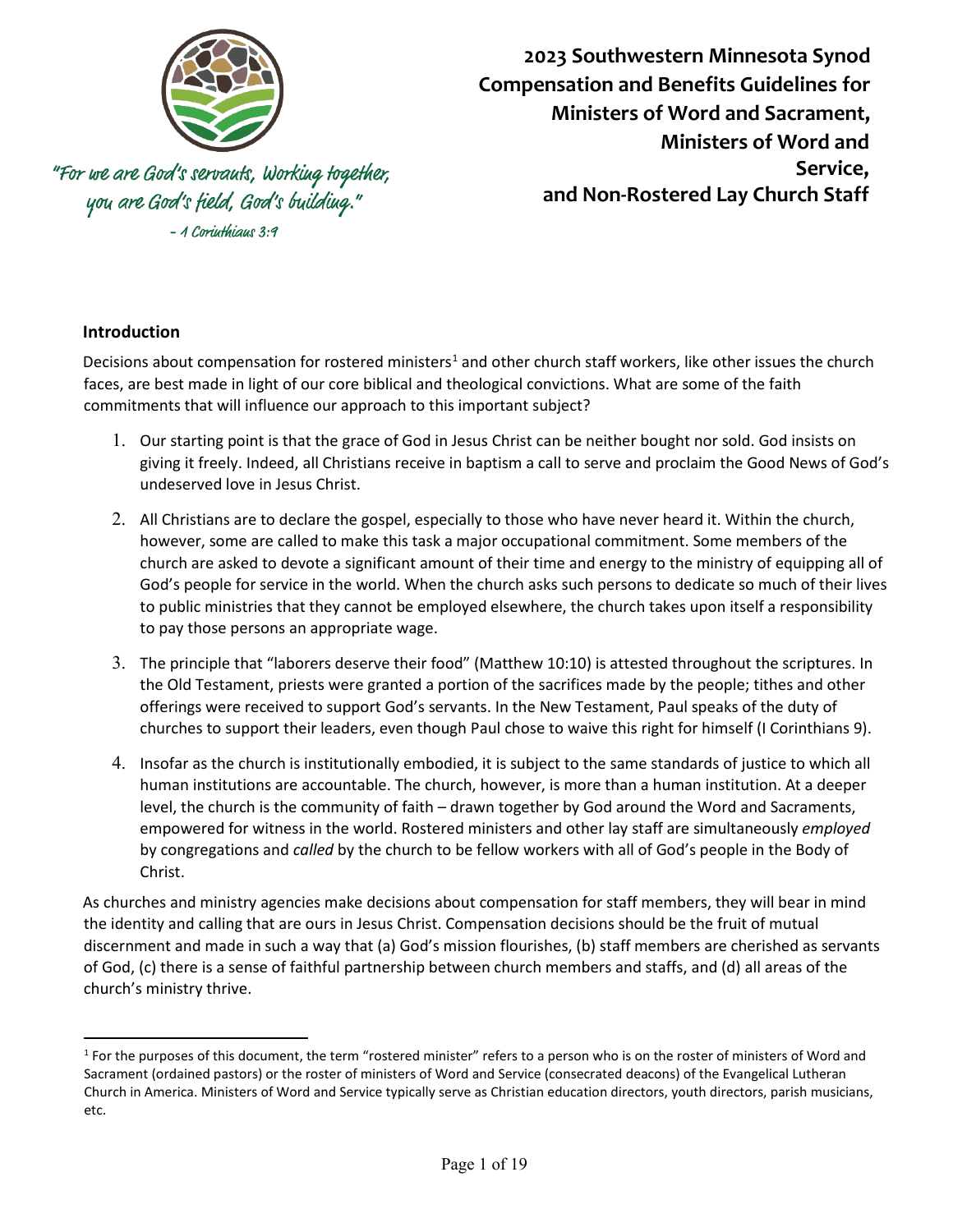The following guidelines are designed to assist congregations<sup>[2](#page-1-0)</sup> as they make decisions regarding the compensation of rostered ministers and other lay staff. For additional assistance in determining a fair salary and benefits package for rostered ministers, please contact a member of the synod pastoral staff.

### **I. MAKING COMPENSATION DECISIONS**

It is recommended that each congregation have a personnel committee with a minimum of three persons, whose responsibilities would be:

- To develop, review, and revise personnel policies for the congregation
- To provide for regular (annual or semi-annual) evaluation of all members of the staff
- To assist with any needs, concerns, problems that may arise among the members of the staff rostered ministers and lay support staff
- To meet annually with each staff member to discuss compensation needs and concerns
- To recommend to the budgeting body (e.g. church council, board of trustees, etc.) specific salary and benefits for each staff member; and
- To advocate with the budgeting body on behalf of the salary needs of each staff member.

In congregations, compensation packages for staff persons should be set by the congregation council or whichever elected body has the responsibility and authority to manage the fiscal affairs of the congregation. This should be done in consultation with the staff person(s) and personnel committee. *Congregational meetings are too large to be deliberative regarding specific compensation packages.* Facts necessary for responsible decisions about compensation are not always available to all members of the congregation. The council should place the recommended compensation package(s) in the budget and present it to the congregation for ratification at the annual meeting.

#### **II. COMPENSATION FOR ROSTERED MINISTERS**

These guidelines are intended to assist congregations and rostered ministers in their annual compensation review as set forth in the Letter of Call.

#### **A. Base Salary Guidelines**

The synod Leadership Support Team has attempted to arrive at a fair base salary. Annual increases are figured by utilizing both percentages and set dollar amounts in alternating years. This alternating approach intentionally affects the minimal increases on the lower end of the guidelines that would otherwise occur with a percentage-only approach.

The synod's base salary guidelines are suggested **minimum** amounts based on total years of ministry experience. Congregations are free to give their rostered ministers an increase of more than the minimum, as befits church finances or circumstances. Congregations that have not provided increases on a regular basis should seek to catch up to the guidelines as quickly as possible.

Congregations that find themselves falling 5% or more below minimum guidelines should understand that they are moving into what we need to consider as less than a full-time call. We understand that when this happens, congregations often are disappointed that they cannot fully compensate their rostered minister. This often is happening when congregations are losing members to death or for other reasons and therefore are losing financial strength. It is an unfortunate reality that this will begin to affect the congregation's options when it enters the call process the next time. All of us will need to be honest about the reality. It may limit options for rostered ministers

<span id="page-1-0"></span><sup>&</sup>lt;sup>2</sup> For the purposes of this document, the term "congregation" may also refer to multi-point parishes and non-parish ministry agencies such as Bible camps, long-term care facilities, hospitals, campus ministries, etc.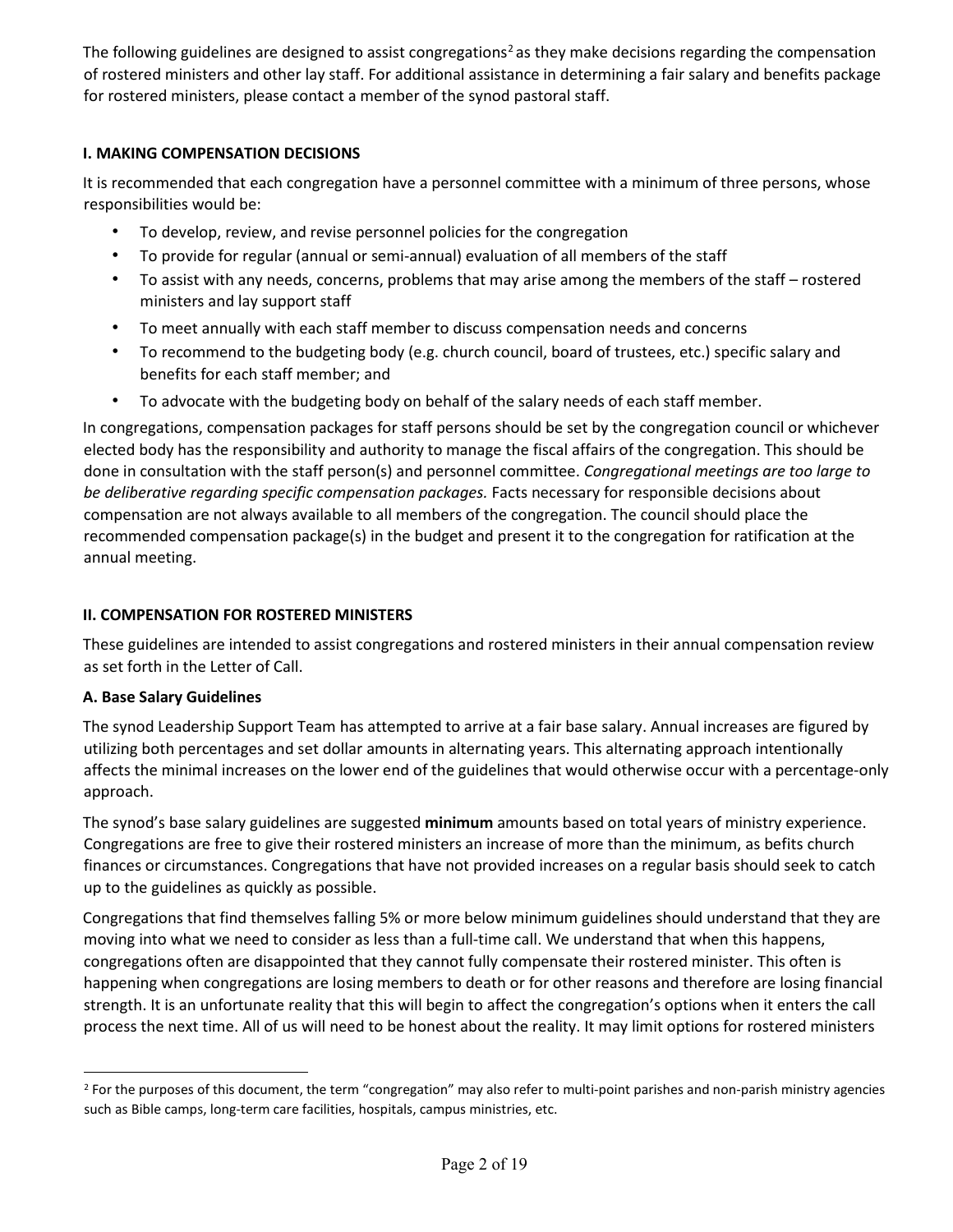willing to consider interviewing. It also may provoke a conversation about doing some kind of mission redevelopment such as forming an area parish or finding another ministry partner in order to provide full-time pastoral compensation.

Rostered ministers who are less than full-time also may need to seek additional employment beyond their parish call in forms that are not in conflict with their primary role as rostered minister. Congregations that are 5% or more below guidelines should consider offering their rostered minister additional time off or more vacation time in lieu of guidelines salary. It may be that they also could find other ways to negotiate a mutually agreeable compensation.

## **The 2023 minimum base salary chart below includes a 5% increase for inflation over the 2022 minimum base salary guidelines. Remember to select the appropriate years of service to include the recommended annual step increase.**

This is the recent history for Southwestern Minnesota Synod's salary guidelines:

- 2019 \$800 inflation increase, plus annual step increase
- 2020--1.5% inflation increase, plus annual step increase
- 2021—1.4% inflation increase, plus annual step increase
- 2022 1.4% inflation increase, plus annual step increase
- 2023-- 5% inflation increase, plus annual step increase

**Other considerations:** The total compensation package should also consider workload, additional education, and effectiveness of the rostered minister. Persons who have had other careers prior to entering rostered ministry should be given credit for that experience to the extent that it was pertinent in preparing them for ministry, such as counseling, teaching, lay program staff, and supervisory positions. *Examples: a person who taught school for 10 years could be given 5 years' credit on the salary guidelines; a person who had supervisory responsibilities for 7 years could be given 7 years' credit.*

**Ministers of Word and Sacrament** will be granted housing (either a parsonage or housing allowance) in addition to the base salary. **Ministers of Word and Service** will be granted the same base salary but will not be furnished with housing. **Lay people** who are *newly serving* in a **Synodically Authorized Ministry Site** will be compensated 20% below the minimum base salary for years of service.

| yrs             | min base<br>salary | yrs       | min base<br>salary | yrs       | min base<br>salary | yrs       | min base<br>salary |
|-----------------|--------------------|-----------|--------------------|-----------|--------------------|-----------|--------------------|
| 0               | \$41,566           | 9 yrs     | \$48,515           | 18<br>yrs | \$54,137           | 27<br>yrs | \$58,743           |
| 1 <sub>yr</sub> | \$42,357           | 10<br>yrs | \$49,140           | 19<br>yrs | \$54,648           | 28<br>yrs | \$59,243           |
| 2 yrs           | \$43,148           | 11<br>yrs | \$49,764           | 20<br>yrs | \$55,158           | 29<br>yrs | \$59,754           |
| 3 yrs           | \$43,938           | 12<br>yrs | \$50,390           | 21<br>yrs | \$55,669           | 30<br>yrs | \$60,264           |
| 4 yrs           | \$44,728           | 13<br>yrs | \$51,014           | 22<br>yrs | \$56,180           | 31<br>yrs | \$60,775           |
| 5 yrs           | \$45,519           | 14<br>yrs | \$51,639           | 23<br>yrs | \$56,690           | 32<br>yrs | \$61,286           |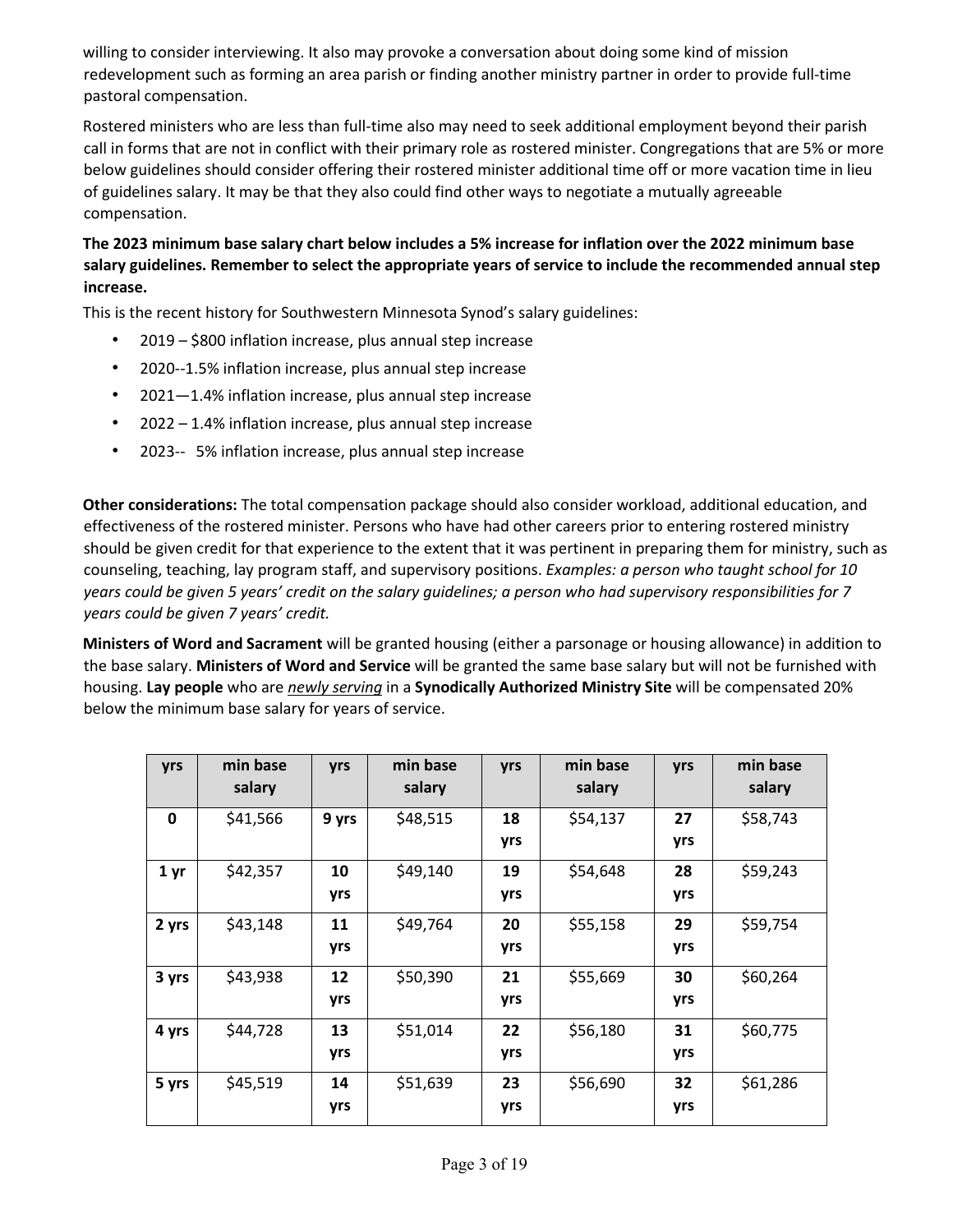| 6 yrs | \$46,310 | 15  | \$52,263 | 24  | \$57,201 | 33  | \$61,797 |
|-------|----------|-----|----------|-----|----------|-----|----------|
|       |          | yrs |          | yrs |          | yrs |          |
| 7 yrs | \$47,101 | 16  | \$52,845 | 25  | \$57,711 | 34  | \$62,307 |
|       |          | yrs |          | yrs |          | yrs |          |
| 8 yrs | \$47,892 | 17  | \$53,513 | 26  | \$58,223 | 35  | \$62,818 |
|       |          | yrs |          | yrs |          | yrs |          |

Pastors and deacons with more than 35 years of ministry experience and their congregations are asked to negotiate appropriate salary increases.

| 2023 Defined Compensation without Parsonage |           |                                          |  |  |
|---------------------------------------------|-----------|------------------------------------------|--|--|
| If Candidate is a recent Graduate           | 41,566.00 |                                          |  |  |
| <b>Housing Allowance</b>                    | 12,470.00 | 30% of base salary                       |  |  |
| <b>FICA Allowance</b>                       | 4,296.00  | 7.65% of base salary + housing allowance |  |  |
| <b>Minimum Cash Compensation</b>            | 58,332.00 |                                          |  |  |
|                                             |           |                                          |  |  |
|                                             |           |                                          |  |  |
| If Candidate has 15 Years of Service        | 52,263.00 |                                          |  |  |
| <b>Housing Allowance</b>                    | 15,679.00 | 30% of base salary                       |  |  |
| <b>FICA Allowance</b>                       | 5,198.00  | 7.65% of base salary + housing allowance |  |  |
| <b>Minimum Cash Compensation</b>            | 73,140.00 |                                          |  |  |
|                                             |           |                                          |  |  |

## **Examples of Calculating Defined Compensation**

## **The minimum compensation figure does not include medical/dental/pension benefits**

| 2023 Defined Compensation with Parsonage                                                               |           |                                          |  |  |
|--------------------------------------------------------------------------------------------------------|-----------|------------------------------------------|--|--|
| If Candidate is a recent Graduate                                                                      | 41,566.00 |                                          |  |  |
| Housing Allowance (not paid to pastor, but used                                                        |           |                                          |  |  |
| in Portico calculations)                                                                               | 12,470.00 | 30% of base salary                       |  |  |
| <b>FICA Allowance</b>                                                                                  | 4,296.00  | 7.65% of base salary + housing allowance |  |  |
| Minimum Compensation for Benefits                                                                      | 58,332.00 |                                          |  |  |
| Minimum Cash Compensation (paid to pastor)                                                             | 45,862.00 |                                          |  |  |
| ** Pastors in a Parsonage should receive Housing Equity allowance which is paid directly to Portico=3% |           |                                          |  |  |
| [130% (base salary + FICA allowance)].                                                                 |           |                                          |  |  |
|                                                                                                        |           |                                          |  |  |
| If Candidate has 15 Years of Service                                                                   | 52,263.00 |                                          |  |  |
| Housing Allowance (not paid to pastor but used                                                         |           |                                          |  |  |
| in Portico calculations)                                                                               | 15,679.00 | 30% of base salary                       |  |  |
| <b>FICA Allowance</b>                                                                                  | 5,198.00  | 7.65% of base salary + housing allowance |  |  |
| Minimum Compensation for Benefits                                                                      | 73,140.00 |                                          |  |  |
| <b>Minimum Cash Compensation (paid to pastor)</b>                                                      | 57,46100  |                                          |  |  |
| **Pastors in a Parsonage should receive Housing Equity allowance which is paid directly to Portico=3%  |           |                                          |  |  |
| [130% (base salary + FICA allowance)].                                                                 |           |                                          |  |  |
|                                                                                                        |           |                                          |  |  |
| The minimum compensation figure does not include medical/dental/pension benefits                       |           |                                          |  |  |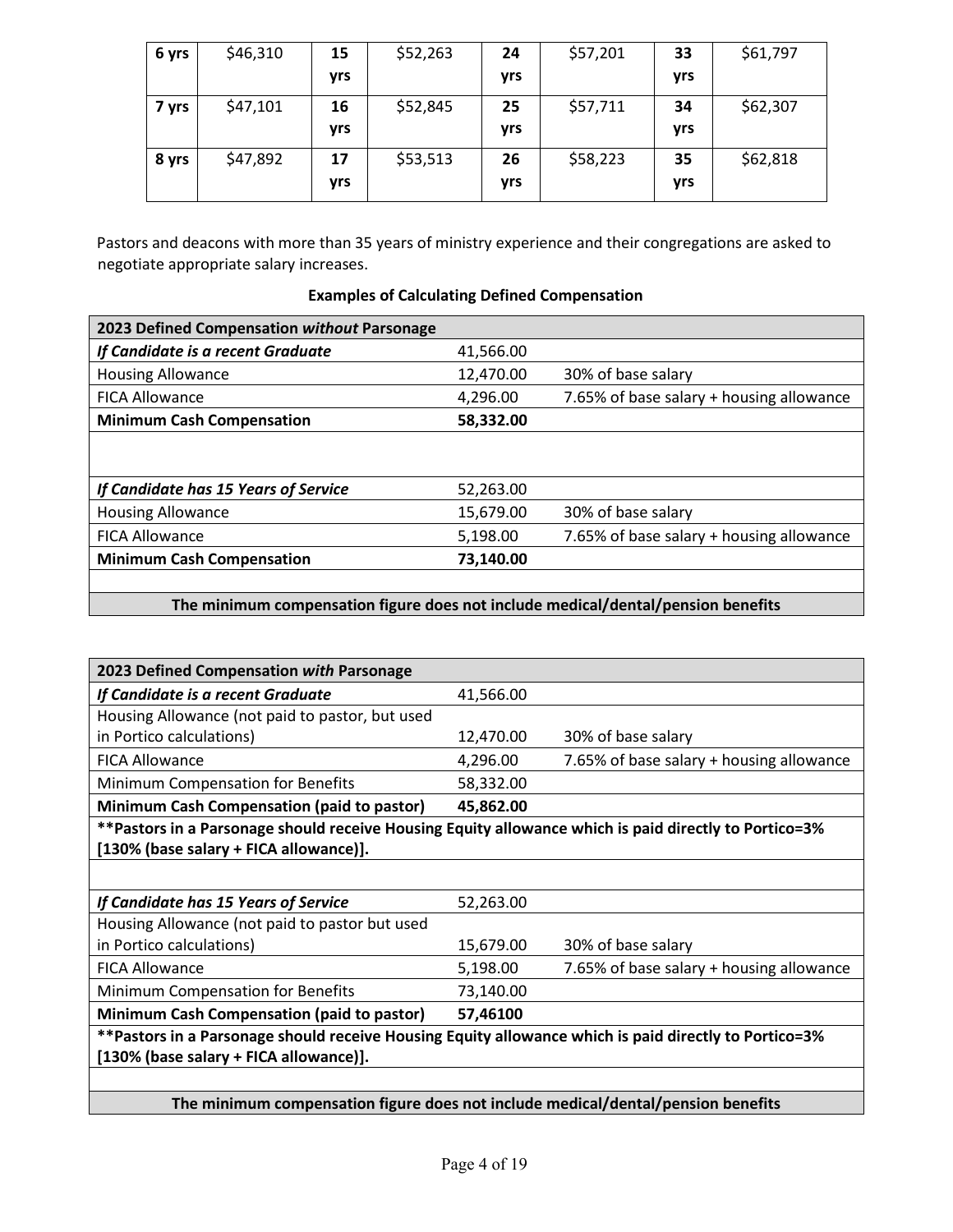#### **B. Housing**

An adequate housing allowance or a parsonage should be furnished for all<sup>[3](#page-4-0)</sup> ministers of Word and Sacrament under call.<sup>4</sup>

*Housing allowance:* If the pastor is given a cash housing allowance in lieu of a parsonage, the amount of the allowance must be designated by the congregation council prior to the beginning of the year.<sup>[5](#page-4-2)</sup> The housing allowance should be enough to provide housing that is adequate for the clergy family's needs. Factors to consider in determining the amount of a housing allowance include representative rental costs in the community or the cost of purchasing a home, utilities, property taxes, homeowner and/or personal property insurance, maintenance, etc. The standard amount is 30% of the base salary. In some communities of the synod where housing costs are higher, a percentage greater than 30% may be more appropriate.

*Parsonage:* If a congregation provides a parsonage, the congregation should assume all costs for maintenance and utilities. These costs may be paid directly, or the pastor may be given a *utilities allowance* sufficient to cover these expenses. In addition to these costs, the congregation should provide and maintain major appliances in the parsonage.

For additional recommendations on parsonages, please see *Appendix A – Southwestern Minnesota Synod Parsonage Guidelines*.

Pastors who live in an unfurnished parsonage also may receive a furnishings allowance or have a portion of their base salary designated as a *furnishings allowance*. [6](#page-4-3) If the pastor is offered such an allowance, it must be designated by the congregation council prior to the beginning of the year.

If a parsonage is provided, the congregation is encouraged to help provide for the future housing needs of the pastor at such a time when he/she decides to purchase a home by establishing a *housing equity account*. To accomplish this, the congregation may simply make *additional* employer contributions to the ELCA Retirement Plan account. It is recommended that these contributions be equal, at a minimum, to the amount of the following calculation: 3% [130% (base salary + FICA allowance)].

Pastors should be aware of the tax issues associated with receiving a cash housing allowance or a parsonage. Helpful information is available on the Portico Benefit Services website [\(www.PorticoBenefits.org\),](http://www.porticobenefits.org/) and it may also be valuable to contact a qualified tax advisor who is knowledgeable about the unique tax situations for ministers of Word and Sacrament.

*Moving expenses:* Good beginnings are important. It is helpful that the relationship between rostered minister and congregation "get off on the right foot." Congregation and rostered minister are urged to give thoughtful consideration to the needs of the other when undertaking a move. Because moving can be an exciting and very stressful event in a person's life, it is important that the congregation and pastor reach a mutually satisfactory decision about the move as part of the compensation negotiations.

<span id="page-4-0"></span><sup>&</sup>lt;sup>3</sup> For a clergy couple, each pastor is entitled to either a housing allowance or a parsonage, whether they are serving in

<span id="page-4-1"></span>separate congregations or together in one congregation.<br><sup>4</sup> Under U.S. tax codes a pastor's housing allowance or the fair rental value of a parsonage is subject to FICA tax but is not subject to income tax.

<span id="page-4-2"></span><sup>&</sup>lt;sup>5</sup> A congregation or ministry agency can amend its housing allowance designation during the year, if changed circumstances render the original allowance inadequate; however, the amended allowance will only operate **prospectively** (for the remaining portion of the year), not retroactively (i.e. applying it back to the beginning of the year). See *Church Law and Tax Report, 1996 Church and Clergy Tax Guide, p.* 134.<br><sup>6</sup> This allowance could be used to cover the costs of furniture, appliances not provided by the parish, vacuum cleaner,

<span id="page-4-3"></span>television, beds, decorator items, curtains, paintings, wallpaper, throw rugs, lawn mower, cleaning supplies for home, brooms, lightbulbs, etc. This allowance cannot be used for personal toiletries such as soaps, paper products, toothpaste, etc.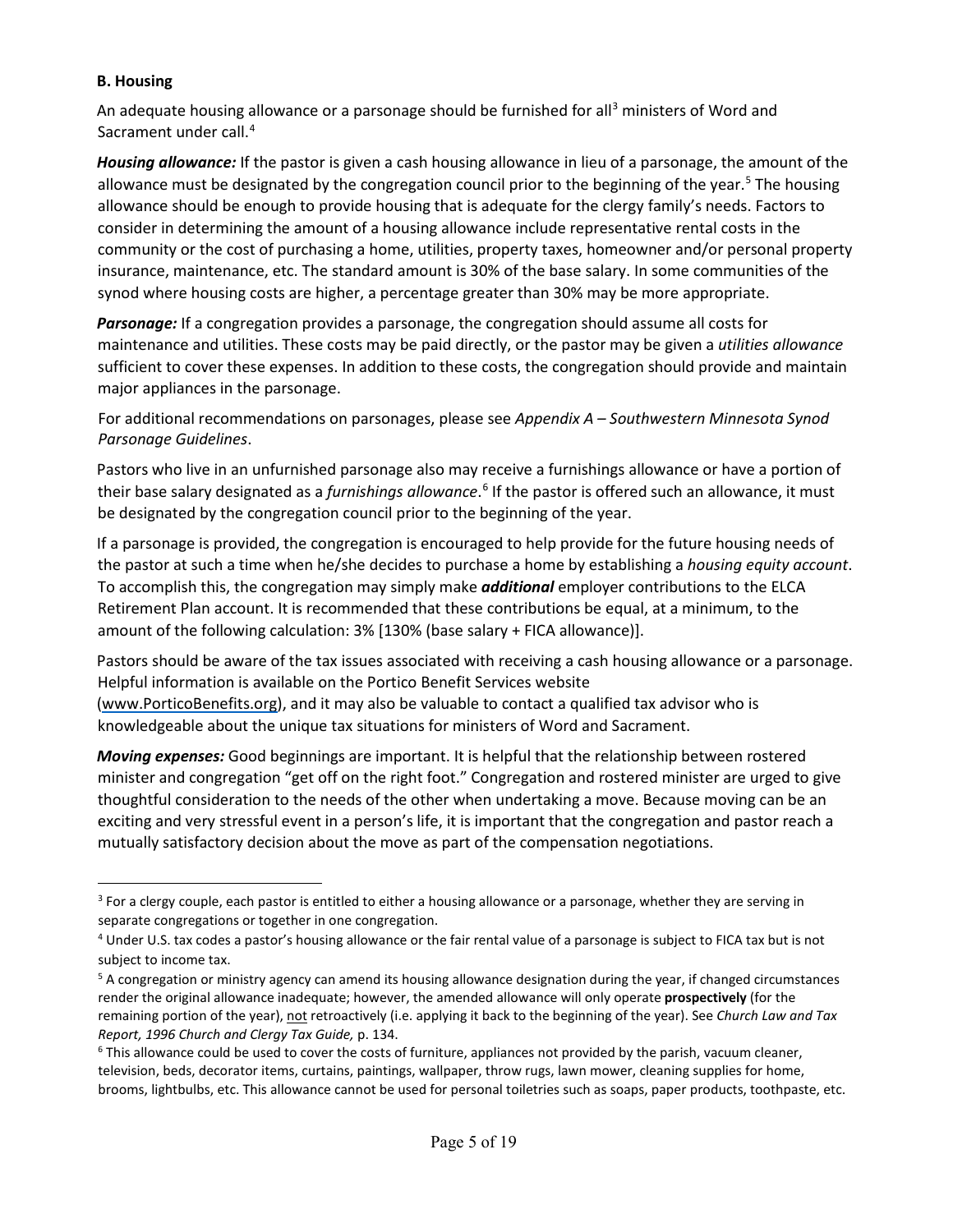The congregation shall be responsible for moving all household, professional, and personal goods of the rostered minister and his/her family, both for arriving and for congregation-required local moves. It is recommended that professional movers be utilized. If their services are not used, the means of transporting the rostered minister's belongings must be mutually agreed upon ahead of time. When the services of professional movers are not used, it is strongly recommended that a separate insurance policy covering the transported goods will be purchased by the congregation. These policies are available from most insurance agencies.

## **C. Workers' Compensation**

All congregations are required by law to provide workers' compensation coverage for all employees. For purposes of workers' compensation, clergy are employees and therefore must be covered under workers' compensation.

## **D. FICA ("Social Security")**

Congregations are required to pay FICA taxes for all lay employees. Since IRS considers clergy as selfemployed for FICA purposes (but employed for income tax purposes), congregations/ ministry agencies cannot legally pay FICA directly for ministers of Word and Sacrament.

The FICA tax for self-employed persons in 2022 is 15.3%.<sup>[7](#page-5-0)</sup> Clergy must pay FICA tax on their base salary and housing allowance/rental value of parsonage. Congregations are expected to reimburse pastors the employer's share of FICA, 7.65%. (The pastor's share is the remaining 7.65%, including Social Security and Medicare.) Such a *FICA allowance*, however, is still fully taxable for both income tax and FICA purposes.[8](#page-5-1)

## **E. Portico Benefit Services**

The congregation shall budget for and participate in Portico Benefit Services for clergy and deacons and their families.[9](#page-5-2) The contribution is based on *Annual Defined Compensation*, which includes base salary before payroll deductions, plus any FICA allowance, housing allowance, and furnishings and utilities allowance. If a parsonage is provided, defined compensation is also increased by 30% of the sum of base salary plus FICA allowance. The current contribution rates are available on the EmployerLink website: <https://employerlink.porticobenefits.org/Home/Resources/Calculators.aspx> or by calling 800-352-2876.

*Flexible spending, other voluntary opportunities:* All employees of congregations covered under Portico Benefit Services have the option of setting up a flexible spending account (FSA), a health savings account (HSA), and other voluntary insurance opportunities. Payroll dollars may be set aside on a pretax basis to pay for eligible health care and dependent (day) care expenses for their family. This benefit is offered at no additional cost to sponsors. Life insurance, disability benefits, and long-term care coverage are also available. For more information, visit the Portico Benefit Services website a[t www.PorticoBenefits.org](http://www.porticobenefits.org/) [o](http://www.porticobenefits.org/)r call 800-352-2876.

<span id="page-5-0"></span><sup>&</sup>lt;sup>7</sup> Congregations should stay abreast of any changes in the FICA tax rate.

<span id="page-5-1"></span><sup>8</sup> Some congregations find it helpful to phase in the FICA allowance over a period of years, e.g. offer 1/3 of the 7.65% amount over three years.

<span id="page-5-2"></span><sup>&</sup>lt;sup>9</sup> If the spouse of a Portico Benefit Services member, through his/her employer, has medical insurance coverage for the entire family, the plan member may opt out of the Portico Benefit Services plan. ELCA health benefits costs range \$6,000-20,000 per year for pastors and their families in our synod. Congregations are encouraged to maintain a line item for such an amount in their annual budgets for future pastoral calls.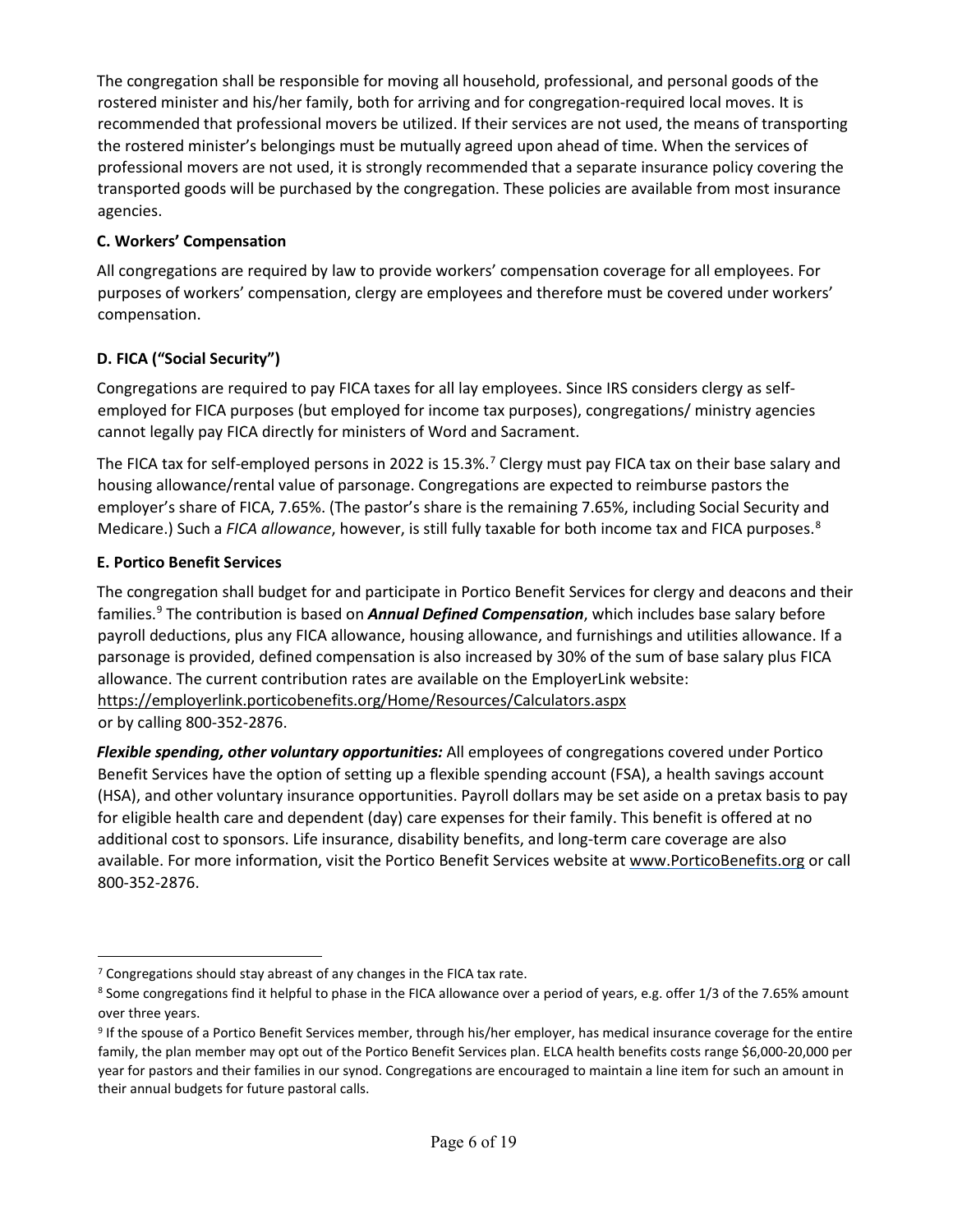### **F. Auto Expense Reimbursement**

Automobile and other work-related travel expenses are business expenses for the congregation and should not be regarded as part of the staff person's salary. The current IRS standard mileage rate, based on actual miles driven in his/her personal vehicle and reported by the staff person, is recommended for use by congregations to calculate reimbursement.

The standard rate is intended to cover gasoline and gas tax, depreciation or lease payments, insurance, registration, licensing fees, oil, tires, routine maintenance, and repairs. Congregations are advised to stay abreast of current IRS regulations pertaining to the standard mileage rates. IRS standard Mileage rates may change during the year.

Instead of reimbursing the staff person for use of his/her personal vehicle, the congregation may choose to lease or purchase a car for the staff person and assume all operating costs for the vehicle. For additional guidelines on auto reimbursement options, see *Appendix B – Southwestern Minnesota Synod Automobile Business Expense Reimbursement*.

## **G. Professional Expense Reimbursement**

It is recommended that professional expenses such as books, vestments, periodicals, professional dues, entertaining and hospitality costs incurred in the performance of the duties of the pastoral office be shared by the congregation. *Attendance at the Synod Assembly and Synod Theological Conference is required of all rostered ministers, and all costs for these events are to be paid by the congregation.*

## **H. Technology Tools**

The use of technology enhances effective ministry by providing for better use of time and by helping pastors and deacons to be more accessible. Legitimate technology expenses incurred for church-related work should be reimbursed. Examples include cell phones, email, Internet prayer groups, and computers. For cell phones that are used both for church business and personal calls, it is suggested that the congregation and rostered minister each pay 50% of the base plan. Unless otherwise agreed to, equipment will remain with the congregation or be purchased at current market value by the rostered minister.

#### **I. Continuing Education**

All full- and part-time rostered ministers of the ELCA are expected to complete at least 50 contact hours of continuing education annually. Newly rostered ministers are required to participate in First-Call Theological Education during the first three years of rostered service. Therefore, continuing education time and funding should be provided for them for updating skills and for professional growth in order to strengthen their ministries.

It is recommended that a minimum of two weeks (including up to two Sundays) and \$750 be granted annually for continuing education. The unused portion of a rostered minister's annual continuing education leave or continuing education allowance may be accumulated over a period of no more than three years for more major continuing education opportunities. Continuing education may include courses, seminary classes, workshops, or independent study when directed toward a specific goal.

Use of continuing education funds is granted by the congregation council or other appropriate authority. Termination of employment may cancel all time and money contributed by the employer for that employee.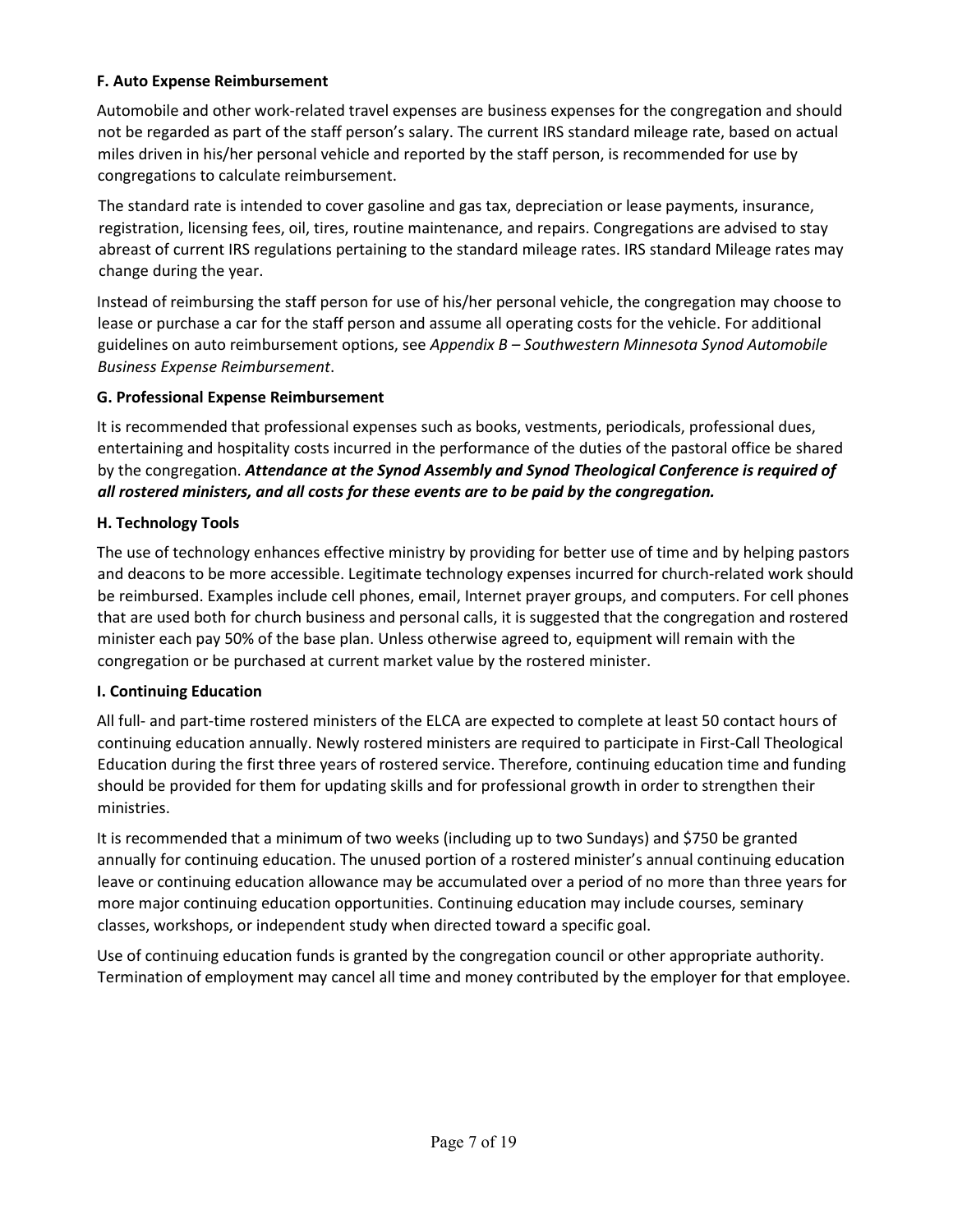#### **J. Sabbatical Policy**

## **Biblical Understanding/Definition of Sabbatical**

A Minister of Word and Sacrament or Minister of Word and Service is eligible for a sabbatical after five full years of service in the same congregation. The concept of sabbatical is grounded on the biblical idea of Sabbath rest. The example of Jesus, who frequently sought out a quiet place where he could meditate and pray, away from the constant demands of the crowds, is a strong model for a sabbatical. Unlike a vacation, a sabbatical is intended for purposeful reflection and restoration. A sabbatical also provides the opportunity for the congregation to experience the freshness of a break in the rhythm of parish life and leadership. With the increased complexity of life in ministry, the puzzles become more difficult to solve. The demands for more effective ministry grow more urgent. The explosion of knowledge requires ceaseless learning. The mission of the Church is best served by the health, energy, spiritual renewal, and knowledge which a sabbatical leave provides for its rostered leaders and congregations. Conversation about a sabbatical could begin with the mutual ministry committee, executive/personnel committee, congregation council or a task force formed for this particular assignment.

## **Sabbatical Guidelines**

1. A sabbatical provides the professional leader a measured time to step aside from congregational responsibilities to pursue opportunities for a renewal of vision and perspective. A sabbatical is not a vacation, nor is it only continuing education; it is to renew the leader for a new season of ministry benefitting the mission of the congregation. It creates space for creativity, rest and renewal, and may include continuing education, travel, a concentrated time to study or read, reconnection with immediate or extended family, reflection and time away for spiritual renewal. Rested and energized rostered ministers are likely to have longer and healthier calls in a congregation. Sabbaticals give congregations the opportunity to provide and experience new leadership opportunities. A sabbatical is a way for a congregation to express how much it values the rostered minister.

2. When a congregation issues a call to a rostered minister, consideration should be given to the inclusion of sabbatical leave in the call documents.

3. A sabbatical may be taken after five full years of service in a particular parish and every five years thereafter in conjunction with congregational mission planning. Years of service can accumulate between calls but should be agreed upon at the time of the new call. The recommended time for sabbatical leave is twelve weeks. Up to 2 weeks of vacation time may be added. Regardless of the length, the sabbatical needs to be consecutive weeks of time away. Clergy are expected to continue ministry in that congregation for at least one year after the sabbatical.

4. The congregation will continue to pay full salary and benefits including the housing, retirement contributions, and other remuneration of the rostered minister who is on sabbatical. The congregation will recruit a temporary minister and provide a salary in the rostered minister's absence. There are a variety of options for leadership including members of the congregation assume new leadership roles, a retired rostered minister, a neighboring ELCA or full communion partner pastor and your rostered minister take a sabbatical at different times and exchange pastoral coverage, the bishop authorizes a properly qualified lay person of his/her choice for word and sacrament ministry for this specific time and place.

Congregations are encouraged to begin putting money aside for a sabbatical when a newly called rostered minister begins. Grants are available through We Raise Foundation (formerly Wheat Ridge Ministries) at <https://weraise.org/> or the Lilly Foundation a[t www.lillyendowment.org.](http://www.lillyendowment.org/)

For planning resources on Sabbaticals see *Appendix C-Sabbatical Planning Resources*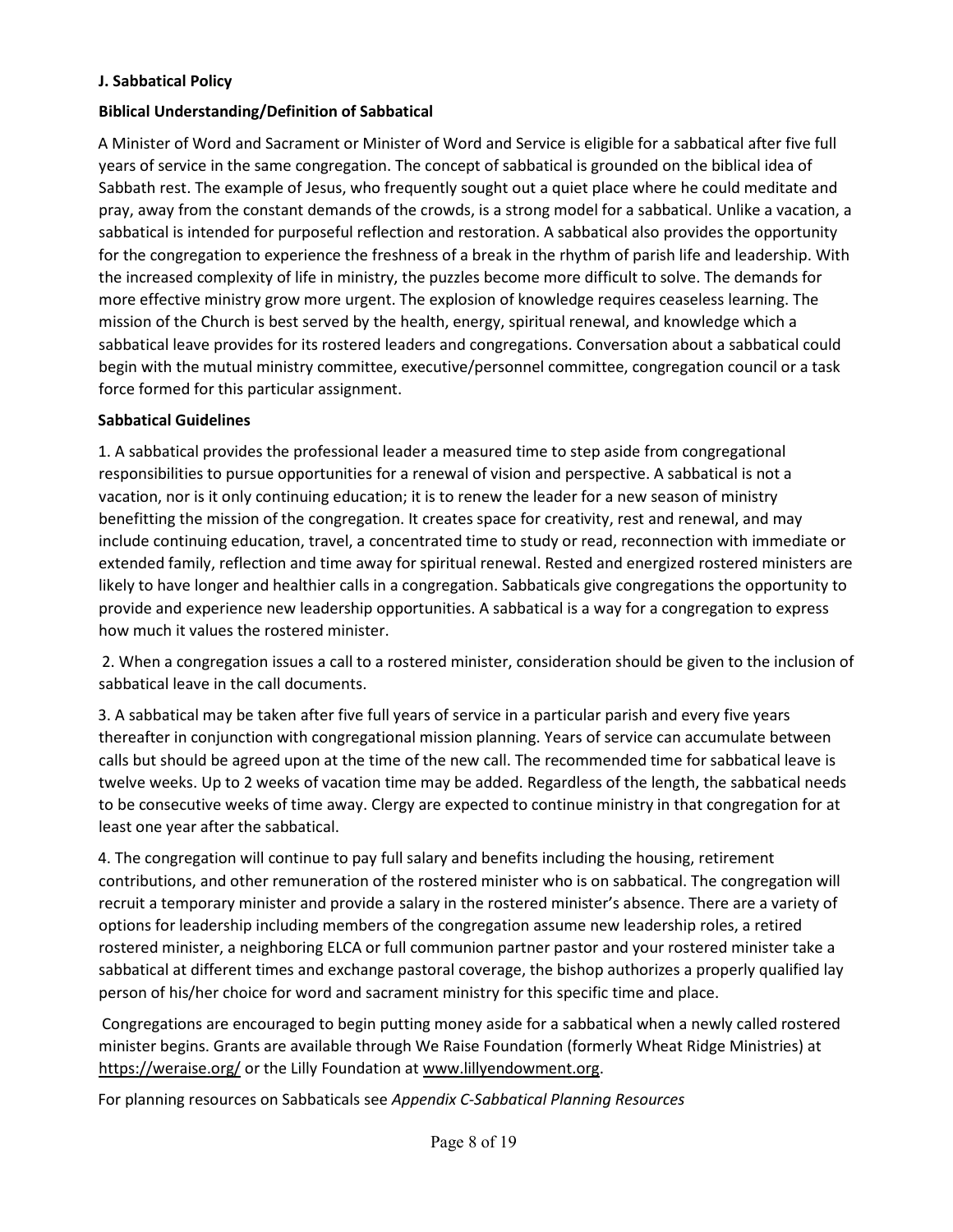### **J. Sabbath Rest and Time Off**

Adequate time off for rostered ministers is essential. It is recommended that vacation time be four (4) weeks (including 4 Sundays) for all rostered ministers regardless of years' experience. At least one (1) full day of sabbath rest<sup>10</sup>, free of church leadership responsibilities, should be granted each week. In addition, congregations are encouraged to grant at least one (1) additional half-day per week to allow staff persons to attend to family and household chores and other personal matters. "Sabbath" rather than "day off" is recommended terminology for use in church bulletins and newsletters.

*Vacation:* Vacation time is offered purely for the rest, relaxation, and renewal of rostered ministers. The following should not be considered part of a rostered minister's vacation time: official synod events at which attendance by rostered ministers is required; continuing education; time spent in outdoor ministries and retreats with congregational youth and family groups; work on synod or churchwide boards or committees.

*Holidays:* Holidays should be granted as days off in addition to vacation days. When the services of the rostered minister are required on recognized holidays, time off with pay should be granted at another time which causes minimal disruption to the congregation. The congregation is to provide 10 paid holidays that are mutually agreed to by the rostered leader and the congregation council from the following list: New Year's Day, Dr. Martin Luther King Jr. Day, Good Friday or Easter Monday, Memorial Day, Juneteenth, Fourth of July, Labor Day, Columbus Day/Indigenous People's Day, Veteran's Day, Thanksgiving Day, and Christmas Day or the day after Christmas.

*Other circumstances:* On rare occasions the rostered minister and congregation may need to negotiate the carrying over of unused vacation time into the following year. An additional two (2) Sundays a year may be granted a rostered minister serving in a solo ministry setting, with the parish providing worship supply. Employers may find it useful to negotiate with the staff person for additional vacation time in lieu of appropriate full salary increases, if acceptable to all parties.

#### **K. Emergency Leave**

Absence of three (3) days (up to five [5] days, depending on distance) due to a death in the immediate family is normally permitted. Immediate family is defined to include spouse, parents, siblings, children, in-laws, grandparents, and grandchildren. Congregations are encouraged to provide additional paid leave after the death of a spouse or child, especially in cases where the rostered minister has no remaining vacation time for that year. Compassion and grace should be the guiding values.

#### **L. Disability and Sick Leave**

It is recommended that each congregation develop explicit written policy relating to disability and sick leave before such need arises.

In the event that a rostered minister becomes medically disabled, it is expected that the congregation provide up to two (2) months of continued salary, housing, and contributions to the ELCA Retirement and Other Benefits plans in a 12-month period.

Paid sick time is designed to provide support for short-term illnesses, injuries, conditions, or medical appointments. The sick leave policy might include the rate of accrual of paid sick leave. It might also allow

<span id="page-8-0"></span><sup>10</sup> Author and pastor, Eugene Peterson, describes "sabbath rest" as follows: "At regular intervals we all need to quit *our* work and contemplate [*God's* work], quit talking to each other and listen to *him*. God knows we need this and has given us a means in sabbath – a day for praying and playing, simply enjoying what he is. One of my tasks [as a pastor] is to lead you in the celebrative keeping of sabbath each Sunday. But that is not a sabbath for me. I wake up on Sunday morning with the adrenalin flowing. It is a workday for me. Monday is my sabbath, and I need your help to observe it." From *Working the Angles – The Shape of Pastoral Integrity* (Grand Rapids: Eerdmans, 1987) p. 82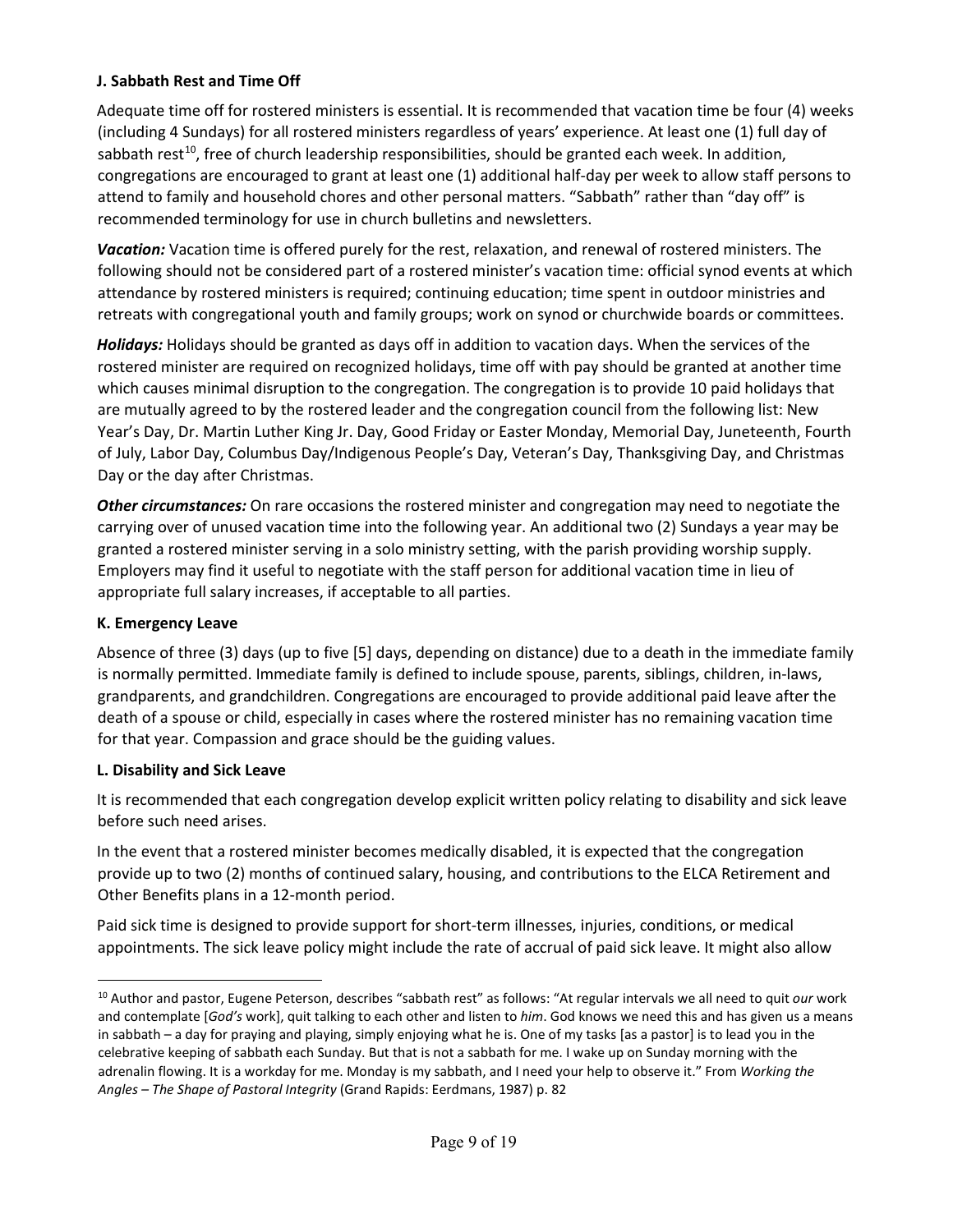rostered ministers, including during interim ministries, to use some sick leave days to care for immediate family members who are ill.

## **M. Parental Leave**

As we care for our rostered ministers and build healthy and life-giving relationships with congregations, it is important to consider how to best attract and retain healthy rostered ministers, especially in this age of tightening clergy supply. Benefits such as parental and/or family leave and sabbaticals help to make a congregation an attractive place where healthy partnerships between the rostered minister and the congregation will grow for many years.

Parental leave with full salary, housing, and benefits of six (6) weeks or the written amount of time recommended by a physician is appropriate when a child is born or adopted. It is recommended that each congregation develop an explicit written policy relating to parental leave. $^{11}$  $^{11}$  $^{11}$ 

Parental leave is calculated separately from vacation time; however, a rostered minister may choose to use accrued vacation time in conjunction with parental leave.

#### **N. Military Leave**

It is recommended that each congregation develop explicit written policy relating to compensation issues for rostered ministers on military leave. Mobilization guidelines and other resources are available from the ELCA Federal Chaplaincy website [\(www.elca.org/OurWork/Leadership/Federal-Chaplaincy-Ministries\).](http://www.elca.org/Our-Work/Leadership/Federal-Chaplaincy-Ministries)

#### **O. Part-time Staff**

Rostered ministers in part-time ministry settings should have consideration for salary and benefits corresponding to a percentage of a full-time salary and benefits package. As this is negotiated in each congregation, items for discussion should include salary or hourly wage; hours to be worked per week depending on ¾-, ½-, or ¼-time; insurance; vacation time; days off; and technology needs. The required minimum continuing education should not be reduced by a percentage, however.

#### **P. Severance Policy**

It is recommended that each congregation develop explicit written policy relating to severance compensation for rostered ministers.

#### **Q. Unemployment Compensation**

Federal and state laws generally exempt churches from this requirement as service performed in the employ of a religious organization.

#### **III. SYNOD POLICY FOR INTERIM MINISTRIES**

The interim rostered minister plays a very significant role in the life of a congregation. When a rostered minister leaves a congregation, there are a number of termination emotions that must be dealt with if the congregation is to be healthy and prepared for the arrival of the new rostered minister. The interim rostered minister is one who facilitates the expression of these emotions and brings leadership and stability to that situation. There are some ministry settings that require normal ministry between pastorates; other settings may need an interim specialist to help address specific needs.

<span id="page-9-0"></span><sup>&</sup>lt;sup>11</sup> Congregations that have called a rostered couple (two rostered ministers married to each other) should give particular attention to the question of whether or not both rostered ministers will receive a full parental leave.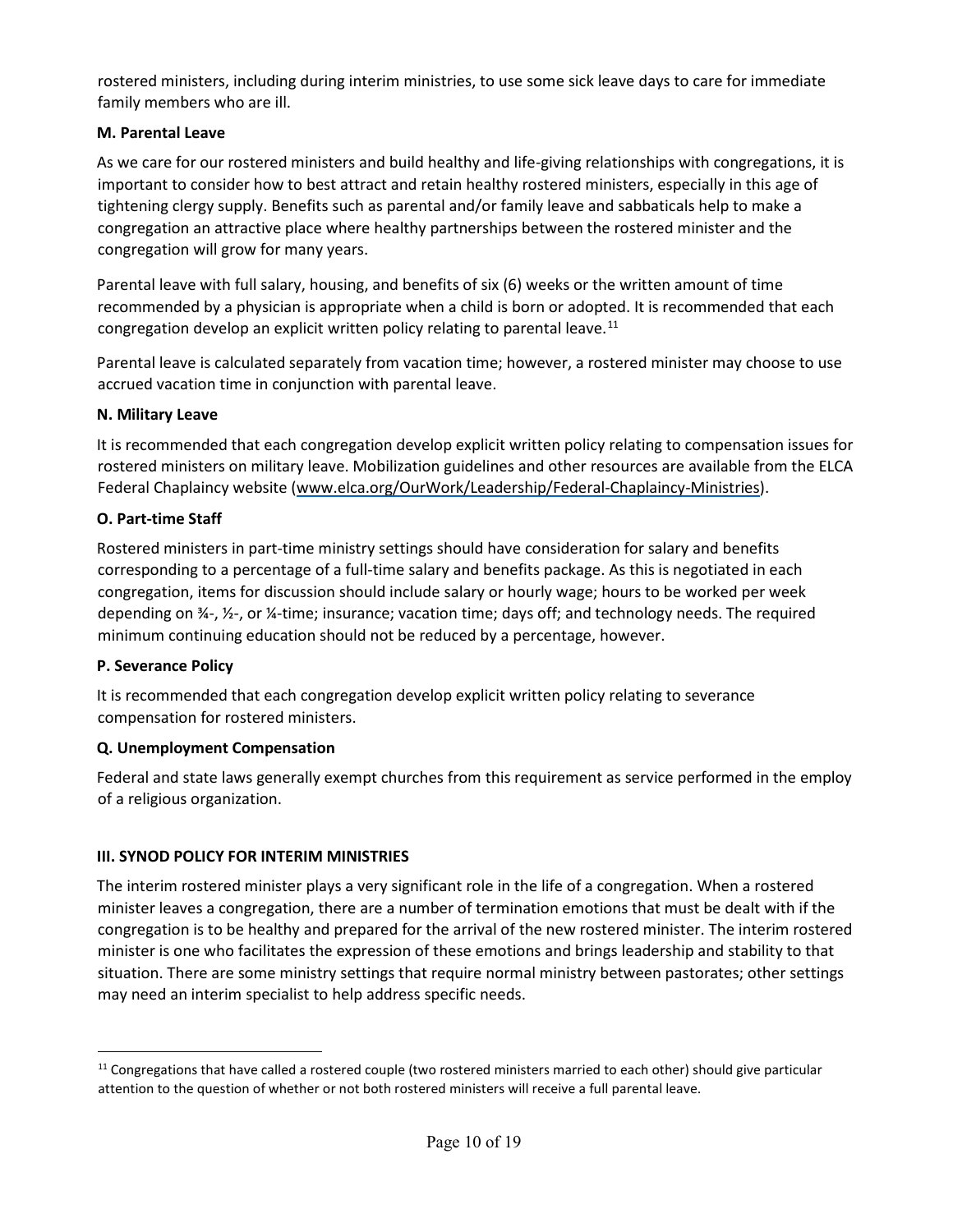When there has been a very long pastorate (more than 15 years) or when a congregation has experienced unusual challenges, an interim ministry of 6-12 months may be warranted. It is helpful for an interim pastor to know that he/she has a specific period of time to accomplish the goals negotiated in the contract.

The following guidelines are offered to congregations needing interim ministry:

- The interim rostered minister is selected by the congregation after consultation with the synod staff.
- The interim rostered minister serves under a Letter of Agreement from the congregation. At that rostered minister's request, a Letter of Call may be extended by the synod council.
- The interim rostered minister is employed by and accountable to the congregation. The interim rostered minister is accountable to the synod in the same way as any other pastor.
- The synod staff shall share pertinent information about the congregation with the interim rostered minister.
- The interim rostered minister shall keep the synod staff informed of particular concerns or needs of the ministry setting, especially those that may affect the calling of a new rostered minister. Upon completion of an interim ministry, the interim rostered minister shall submit a written report to the synod staff.
- The interim rostered minister normally shall not be a candidate for call to the congregation in which he/she is doing interim ministry.
- While serving as an interim rostered minister, he/she shall not participate in the call process in that congregation.
- New programs or organizations may be initiated by the congregation council during the interim, after consultation with the interim rostered minister.

In addition to specific ministry concerns, various items pertaining to compensation shall be included in the Letter of Agreement between the interim rostered minister and the congregation.

#### **A. Compensation and Benefits for Rostered Ministers**

The total compensation package for an interim rostered minister is normally no greater than the compensation package of the rostered minister who departed. This means that in most cases the interim rostered minister's total compensation package will be negotiated on the basis of:

- a base salary appropriate for his/her years of ordained experience according to the synod compensation guidelines,
- the base salary of the departed rostered minister, and
- other pertinent factors unique to the congregation's situation.

If the situation requires concentrated effort above the normal routine, serious consideration should be given to an interim rostered minister with specialized training expertise even if this requires a higher salary. It must be remembered that restorative and creative ministry on the part of the interim rostered minister may be much more difficult and exhausting than regular parish ministry.

For interim rostered ministers, the congregation shall also provide:

- One (1) week of paid vacation and benefits for every 13 weeks of full-time service.
- Contributions toward Portico Benefit Services for all clergy who are not already retired.
- Premium payments for retired rostered ministers who are still contributing to their coverage for medical insurance.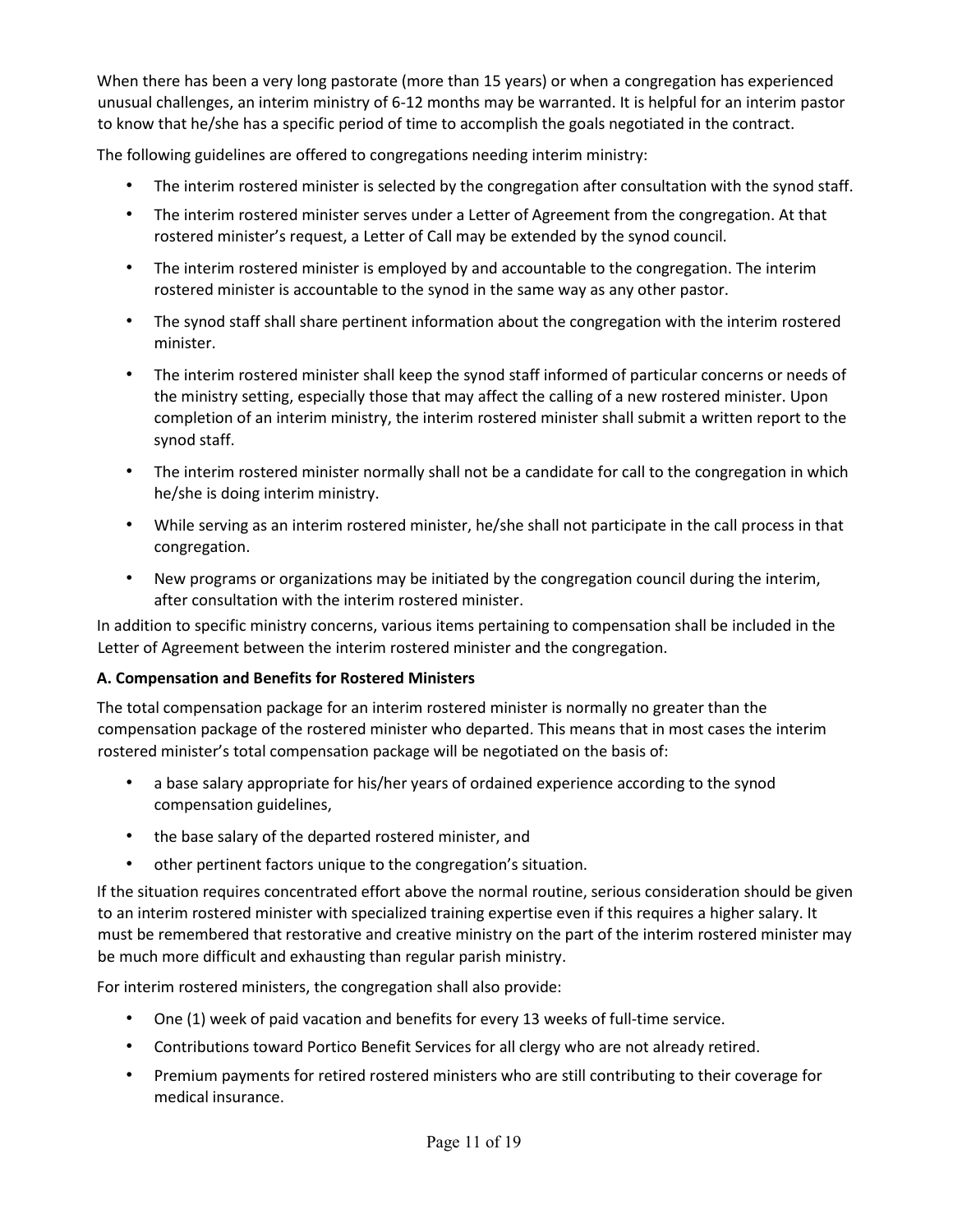- Consideration for disability/sick leave for interim rostered minister is recommended.
- Four (4) days of paid continuing education leave and a continuing education allowance of \$187.50 for every three (3) months of full-time service.
- Payment of registration costs for attending the Synod Assembly and Synod Theological Conference when these events occur during the interim.
- Reimbursement for auto expenses and professional expenses incurred in doing ministry in the parish. An interim rostered minister who commutes may be reimbursed for all or a portion of his/her commuting costs, as agreed upon by the congregation council. It is often the case that congregations cover mileage for one round trip per week between the rostered minister's home and the place where he/she serves.
- Housing allowance may be granted to an interim pastor, even when a parsonage is available, in recognition of the need for intentional interim pastors to maintain permanent housing.
- If the interim call contract is ended early by a congregation and the interim rostered minister does not have another call, it is recommended that the congregation consider providing ongoing support for another 30 days.

For part-time interim ministry, the congregation shall compensate the interim rostered minister based on a percentage of the compensation package of the previous rostered minister. This percentage is based on the time worked by the interim rostered minister in comparison with the time worked by the previous rostered minister.

# **B. Worship Supply**

*For Sunday mornings and midweek services*, the congregation or parish shall compensate the supply rostered minister or worship leader \$150 for the first worship service, plus \$50 for each additional worship service on the same day.

*For weddings and funerals*, if the congregation makes the arrangements, the congregation shall compensate the supply rostered minister or worship leader \$150.

For both of the above, auto reimbursement shall be at the current IRS standard mileage rate.

# **IV. NON-ROSTERED LAY STAFF**

# **A. Programmatic Staff**

Church staff persons in programmatic ministries who are not rostered should receive fair and adequate remuneration for their labors. Their salaries should take into account the level of responsibility, effectiveness in ministry, educational background, length of service, and the number of hours worked per week. For example, in setting the salary of music staff persons, consideration should be given for specialized training in church music and time spent preparing for rehearsals or worship services. Salaries for comparable positions in the community can provide guidance.

Many program staff members, such as those in youth and family ministry, find it essential to have a cell phone to do their work. Congregations and non-rostered staff should negotiate a monthly stipend for a cell phone for church-related work. For cell phones that are used both for church business and personal calls, it is suggested that the congregation and staff member each pay 50% of the base plan.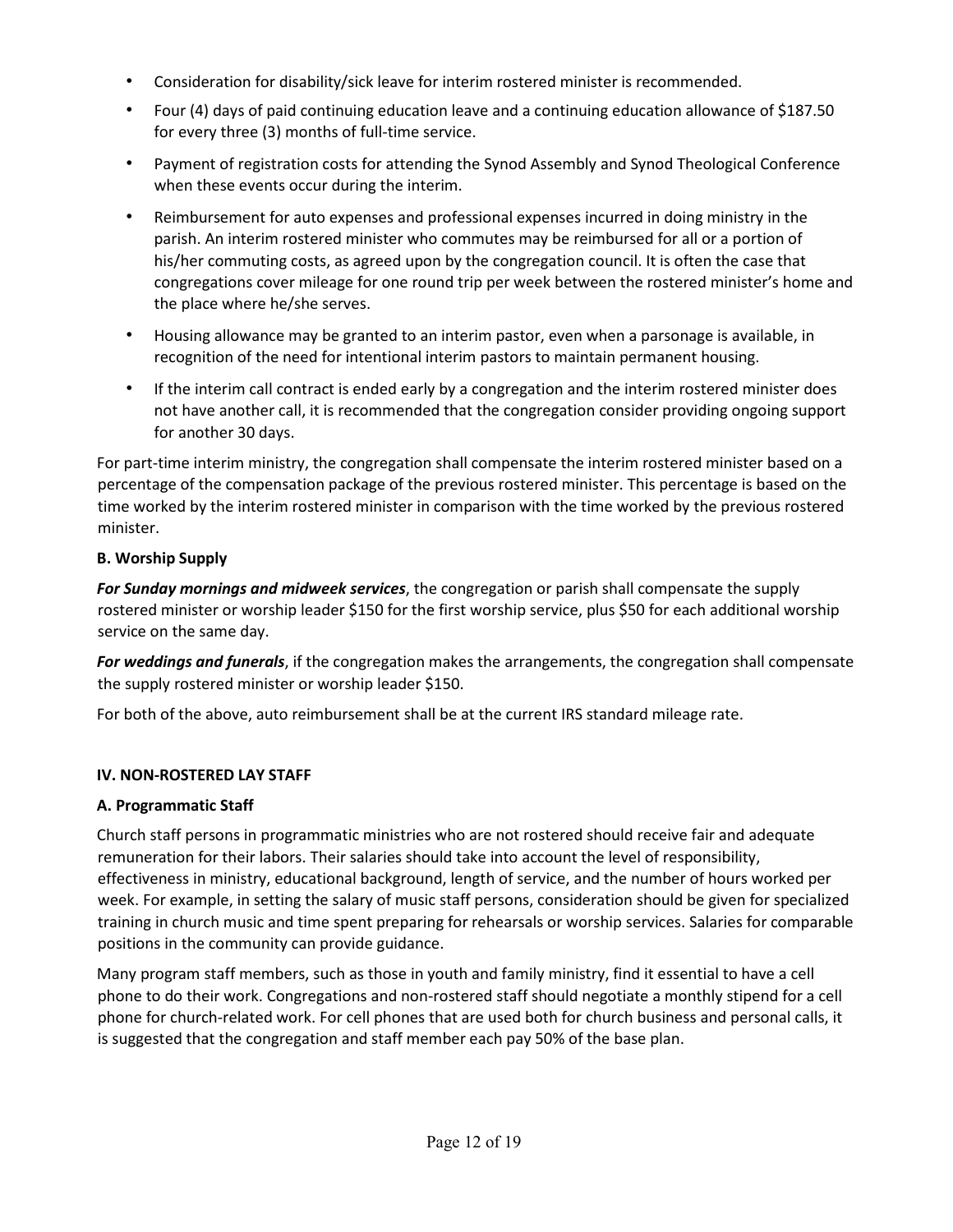## **B. Support Staff**

Positions of support in a congregation, such as secretary or custodian, also need to be compensated fairly. *It is important to develop a position description which effectively describes the responsibilities involved.* A comparison of the requirements of the position with comparable positions in the community can be helpful in setting salary and benefits.

For persons working 20 or more hours per week, benefits in addition to salary should be offered. Benefits should include medical coverage and retirement contributions.<sup>[12](#page-12-0)</sup> Provision for continuing education should also be included as a benefit for non-rostered programmatic and support staff.

#### **C. Seminary and TEEM Interns**

Financial guidelines for "traditional" ELCA interns are set by the ELCA. Current guidelines can be found on the Luther Seminary website at: https://www.luthersem.edu/contextual\_learning/internship/financial.aspx.

It is recommended that Theological Education for Emerging Ministries (TEEM) interns receive no less compensation than traditional full-time interns with similar responsibilities.

Part-time interns would receive a proportionately lower stipend. Higher stipends may be negotiated based on the intern's responsibilities.

*These compensation guidelines were drafted by the Southwestern Minnesota Synod Leadership Support Team for presentation to the 2022 Synod Assembly. Members of the team are Rev. Jeffrey Sackett, Sartell; Rev. Janel Kuester, Cottonwood; Timothy Ostby, Spicer; and Rev. Stephanie Christoffels, St. Cloud.* 

## **Appendix A Southwestern Minnesota Synod Parsonage Guidelines**

A parsonage is the home provided by the congregation for its pastor(s). It is to be an aid in the carrying out of ministry. In its care of the church, the congregation will want to provide a good home. The guidelines on the following pages are a way to help both pastor and congregation. Following them will help the congregation become aware of needed improvements, achieve synod-wide standards for church-owned homes, and become aware of abuses of the parsonage property.

Since the parsonage is the pastor's home, privacy should be respected. Congregation members are expected to follow the same standards of privacy consideration for such things as entering the parsonage as they would for any other home in the community. In the interest of enhancing effectiveness and healthy pastoral availability, congregations are encouraged to consider the advantages of having church offices in locations other than the pastoral residence/parsonage.

Because it is the home of the pastor, the desires of the pastor should be consulted when changes become necessary. Further details about this are in the following guidelines.

The quality of the parsonage should meet a standard set by the homes of the majority of the congregation's members. The size should be adequate to accommodate a family.

<span id="page-12-0"></span><sup>&</sup>lt;sup>12</sup> Rostered ministers are eligible for membership in Portico Benefit Services if they are scheduled to work at least 15 hours per week, 6 or more months a year. Non-rostered employees must be scheduled to work at least 20 hours per week, 6 or more months a year, in order to qualify for membership in Portico Benefit Services. State law also requires that all employees be provided with workers' compensation coverage.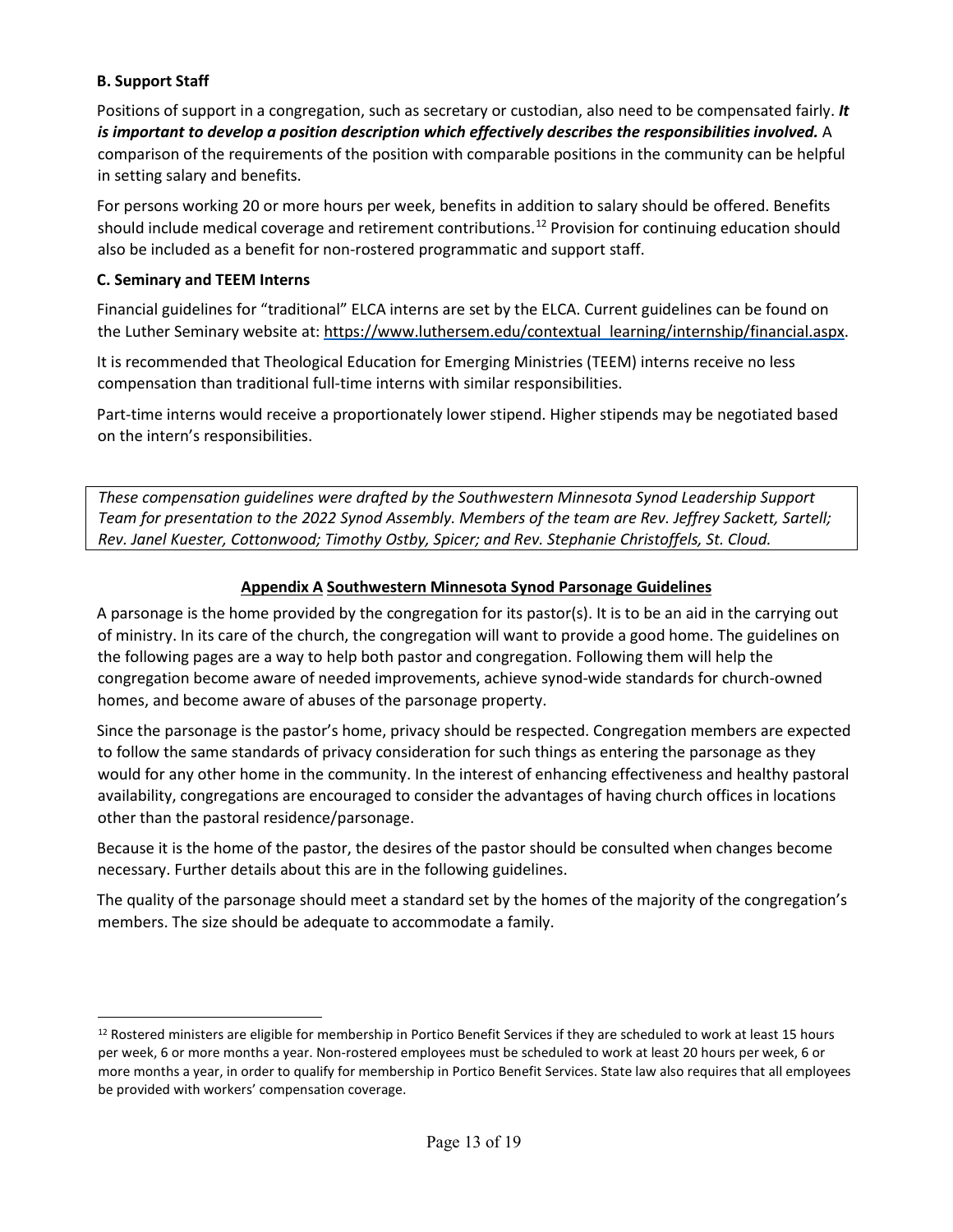The tenant/landlord model may apply on occasion, but its application is quite limited. Unlike a renter, the pastor normally has little choice of residence. The relationship between the pastor and congregation is not based on a lease or rental agreement, but upon a common bond in the service of Christ Jesus.

## **Specific Guidelines Regarding Parsonages**

These are suggested specific guidelines for congregations with parsonages. These are guidelines that congregations and pastors may use to discuss the maintenance, repair, and responsibilities relative to a church-owned home:

- 1. It is recommended that the congregation either appoint a parsonage committee or designate another congregational leadership group (e.g. the property committee or the board of trustees) to administer these parsonage guidelines.
- 2. It is recommended that the following appliances be provided in the parsonage: stove, dishwasher, soft water system (if needed), humidifier/dehumidifier (if needed), refrigerator, washer and dryer, garbage disposal, air conditioning, TV service.
- 3. It is recommended that the following utilities be paid directly by the congregation or by utilities allowance: electricity, gas, fuel oil, telephone (except personal long-distance calls), Internet, soft water service (if needed), trash removal (metered bags or monthly pick-up charges).
- 4. Items that would normally be supplied by the congregation include; paint, wallpaper, window coverings, floor coverings, light fixtures, ceiling fans.
- 5. When a pastor first moves into a parsonage, the congregation should see that it is thoroughly clean and should usually plan to redecorate.
- 6. The colors, fabric, design, etc., selected in the redecoration would normally be selected by those who will be living in the house in consultation with the appropriate committee. The congregation, of course, would determine the price ranges for these items.
- 7. Parsonage maintenance and repair should be listed as a separate line item in the annual budget with a clear understanding of who has the authority to spend these budgeted funds.
- 8. There should be an annual inspection of the parsonage that is conducted with the pastor.
- 9. The pastor and congregation should develop and annually update a list of necessary and desired repairs, maintenance, modernization, redecorating, and remodeling projects and together prioritize these projects.
- 10. There should be clear understanding about how regular maintenance and emergency repairs are to be handled. It is suggested that the pastor be authorized to spend a specified dollar amount at his/her own discretion. Any repairs in excess of this amount would require approval of the property committee or the congregation council.

The pastor should be held responsible for any excess wear or damage caused to the parsonage while he/she was living there. This would include damage caused by all inhabitants including pets. When a pastor moves out of a parsonage and before all financial obligations are completed, there should be an inspection of the property to see that it is left clean and in good repair. Congregations may require a damage deposit of \$500 in advance. This amount could be paid at the beginning of a call or withheld from paychecks during the first 10 months (\$50 x 10 monthly paychecks, or \$25 x 20 semi-monthly paychecks). Funds are to be held in a separate interest-bearing account, to be returned when the parsonage is vacated in good condition. This does not limit the damage liability to the balance of that account. This concerns both interim and settled call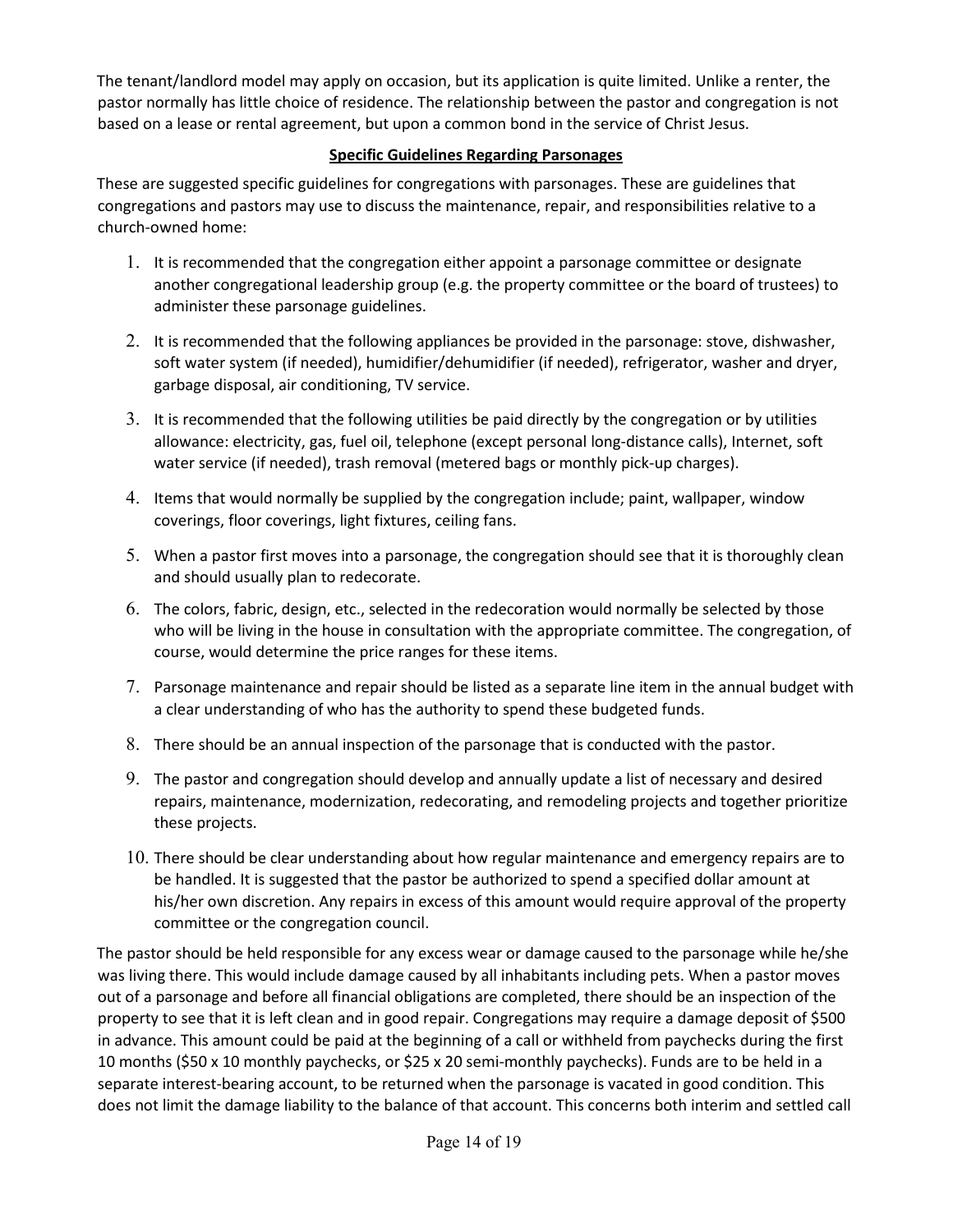situations involving parsonages. It is especially important that pastor and congregation mutually assess and verify the age and condition of carpets before residency begins in the parsonage.

The grounds around the parsonage are primarily the responsibility of the congregation. The congregation should see that the lawn, shrubbery, and flower beds are in good condition when a pastor moves into the parsonage. The pastor may be expected to care for these grounds (mow, rake, remove snow, apply fertilizer, insecticides, herbicides) or these responsibilities may be shared by the congregation. (The division of labor should be negotiated by the pastor and the congregation council immediately after the pastor's arrival.)

Congregations should consider taking care of the grounds around the parsonage while the pastor is on vacation or study leave.

The congregation should provide suitable garage space for the pastor's automobile(s). Normally this would be space for two vehicles.

Adapted from a document of the Nebraska Synod. First Edition – Approved by 1993 Southwestern Minnesota Synod Assembly

#### **Appendix B Southwestern Minnesota Synod Automobile Business Expense Reimbursement**

In the total planning of the compensation/reimbursement package for the rostered minister, it is important to disconnect compensation from reimbursement. One is salary; the other is repayment to the rostered minister for out-of-pocket expenses incurred during his/her ministry on behalf of the congregation/ministry agency (hereafter referred to as congregation).

The automobile reimbursement<sup>[13](#page-14-0)</sup> may be the single largest item of reimbursement for the rostered minister, so it is important to plan wisely. Although the ministry of the congregation must be of primary importance, pertinent tax issues must also be considered. The congregation must fully reimburse the rostered minister for official use of his/her vehicle for church business. Automobile expense reimbursement should be considered a congregational ministry expense, not a part of the salary.

The following are options that rostered ministers and congregations may consider:

- 1. The congregation leases the automobile and provides insurance, tolls, parking fees, maintenance, and repair coverage including a credit card for fuel.
- 2. The rostered minister owns his/her car and is reimbursed from a draw account by the church treasurer.
- 3. The rostered minister owns his/her vehicle, and the congregation pays a flat automobile allowance as detailed in the church budget. If this option is chosen, the rostered minister must file a Form 2106 detailing his/her costs and reimbursements. If the rostered minister cannot verify that all dollars received were for professional miles driven, the difference must be claimed as taxable income.
- 4. The rostered minister leases a vehicle and is reimbursed from a draw account by the church treasurer.

Regardless of the option used, the rostered minister must keep complete records of automobile expenses, professional miles driven, and personal miles driven.

<span id="page-14-0"></span><sup>&</sup>lt;sup>13</sup> Congregations should stay abreast of changes in IRS regulations pertaining to automobile reimbursement.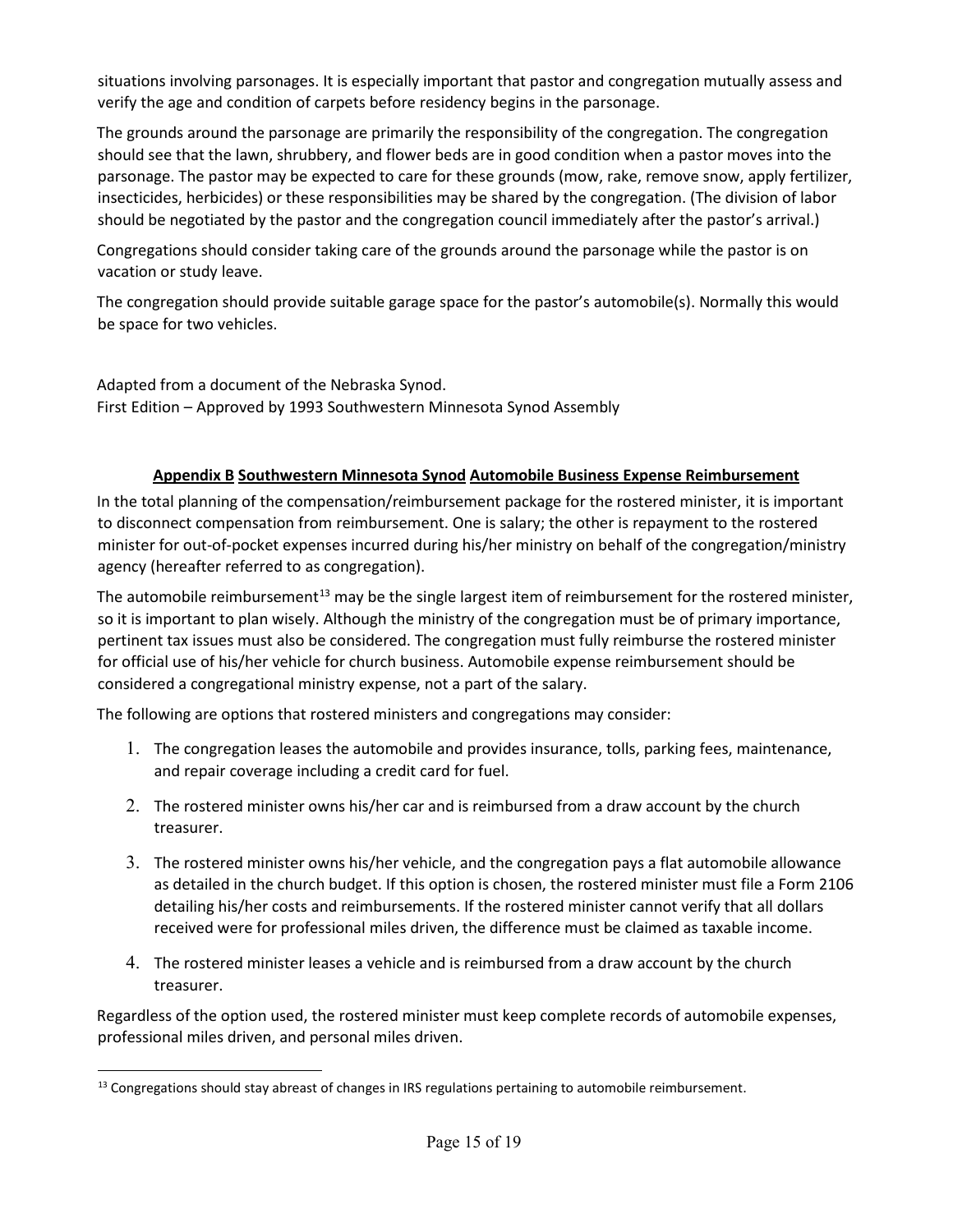As leaders of congregations consider what fair reimbursement for expenses incurred is, they need to remember that the rostered minister is assisting them in their ministry. The automobile is as important a ministry tool as is the telephone. Without full access to such tools, the entire ministry of a congregation may be inhibited.

## *Adapted from a document used in the St. Paul Area Synod, Revised 1996*

## **Appendix C Planning for a Sabbatical**

1. Planning for the sabbatical should begin the calendar year before in order to take advantage of grant opportunities (We Raise Foundation, formerly Wheat Ridge Ministries, at<https://weraise.org/> or the Lilly Foundation at [www.lillyendowment.org\)](http://www.lillyendowment.org/) and so that the congregational budget can allow for additional expenses. Although the congregation is not under obligation to fund the cost of the sabbatical itself, continuing education dollars, which can be accrued up to three years, can be used for the educational costs of the sabbatical. This should be discussed during a new call process or as soon thereafter to plan accordingly. Another option is that the congregation costs of a sabbatical could be covered by budgeting for two weeks' extra salary each non- sabbatical year and placing those funds in an interest-bearing reserve account.

2. A written proposal of the sabbatical study and renewal plan should be approved by the congregation council at least six months before the sabbatical leave is to begin. The rostered minister should submit a written report and evaluation of the sabbatical leave to the congregation council within six weeks after completing the leave.

3. The congregation should plan for coverage as follows:

•Provide pulpit supply as needed and requested.

•Coverage for other ministerial duties (hospital visits, nursing home services, weddings, funerals, baptisms, etc.) as needed.

•Coordination of programming needs (VBS, Sunday School, Confirmation, etc.) as needed.

•Neighboring congregations and ministers might consider partnering together to support sabbatical leave.

4. Someone within the congregation should be appointed to keep a weekly journal of events during the rostered minister's absence so that upon return, the rostered minister might be "caught up."

Here are some resources that congregations and Ministers of Word and Service and Ministers of Word and Sacrament may find helpful:

1. "Creating a Sabbatical Plan", a Lutheran Partners article by Pastor John R. Gugel.

2. "Sabbaticals are a win-win", an article in the July 2007 issue of The Lutheran, [https://www.livinglutheran.org/.](https://www.livinglutheran.org/)

3. "Changing the Rhythm of Parish Ministry: Sabbatical Policy Insights," a 13-minute video that looks at sabbaticals through the experiences of three pastors and one congregational member. It comes with an 11 page study guide and is available at the Lutheran Resource Center at [https://associationoflutheranresourcecenters.wordpress.com/.](https://associationoflutheranresourcecenters.wordpress.com/)

4. "Clergy Renewal: The Alban Guide to Sabbatical Planning" by A. Richard Bullock and Richard J. Bruesehoff.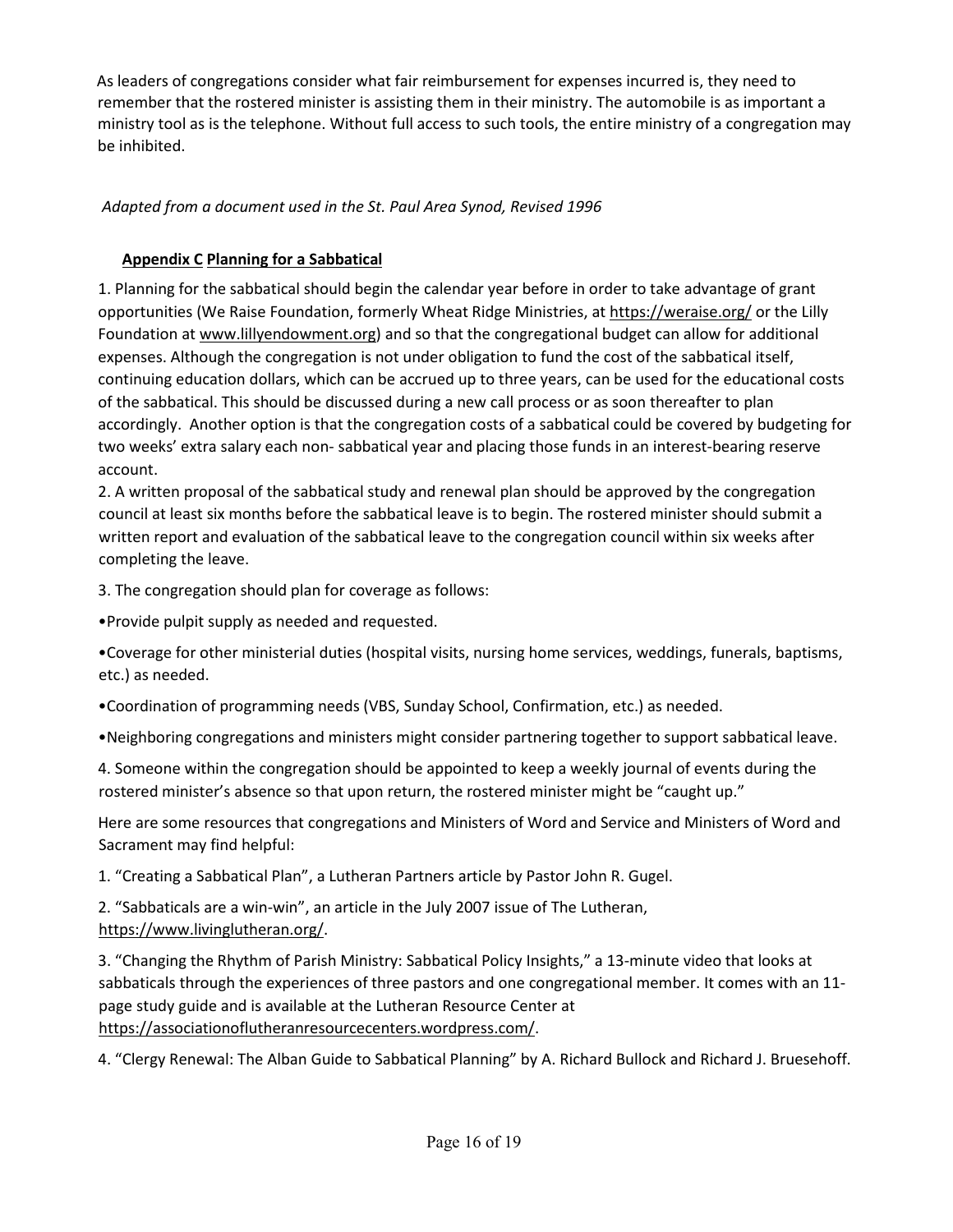5. "Why Should You Give Your Pastor a Sabbatical?" a video featuring Roy Oswald that is available from the Alban Institute.

6. We Raise Foundation, formerly Wheat Ridge Ministries, [\(https://weraise.org/\)](https://weraise.org/) and the Lilly Endowment [\(http://www.lillyendowment.org/religion.html\)](http://www.lillyendowment.org/religion.html) both offer sabbatical grant opportunities to congregations.

## **7. For additional resources go to** [https://www.elca.org/Resources.](https://www.elca.org/Resources)

## **V. COMPENSATION WORKSHEETS**

The following worksheets are provided to aid the congregation in establishing a total compensation package. Each item on the worksheets is described within this synod compensation guidelines document. The worksheets lend themselves to building a compensation package using synod compensation guidelines.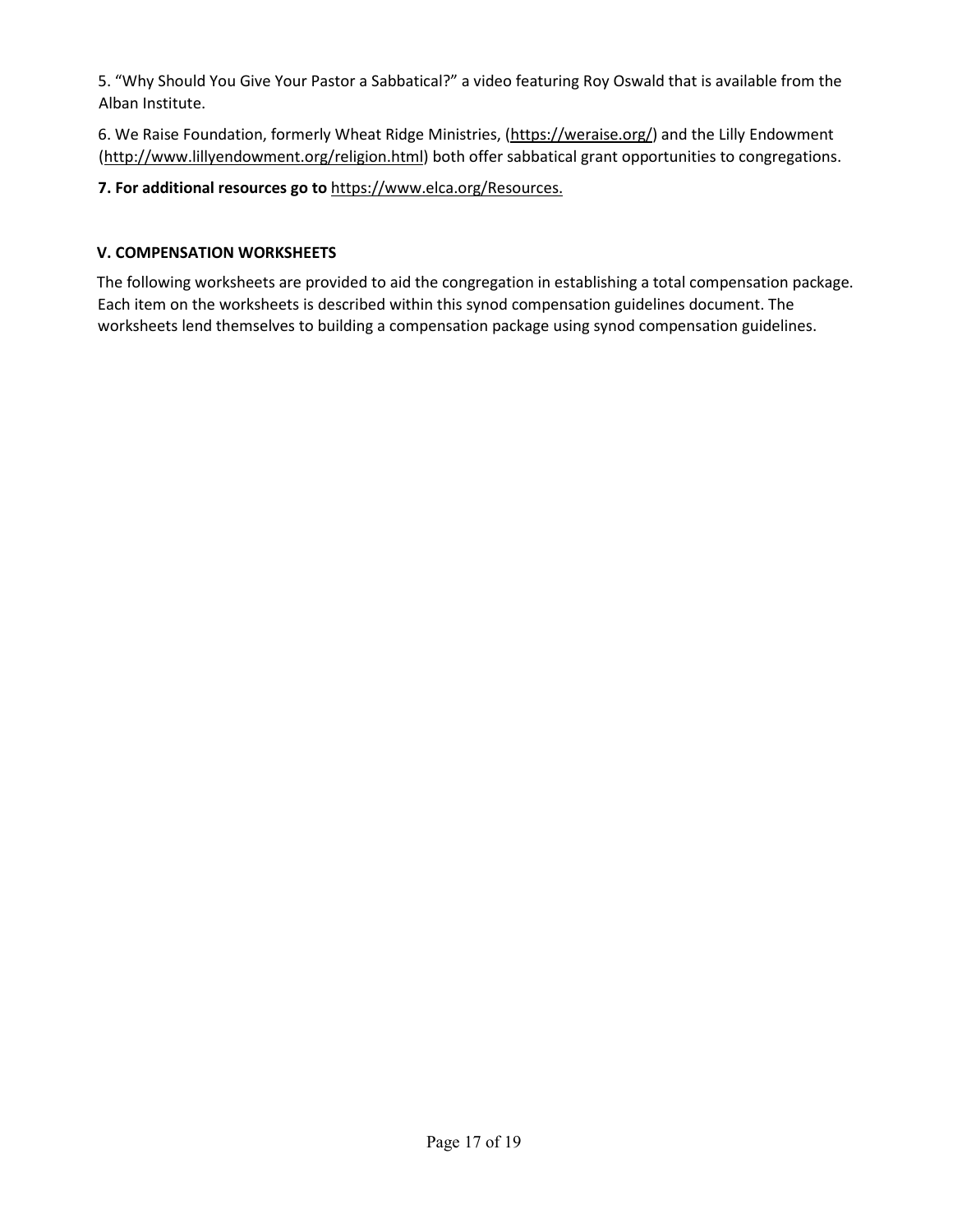## **Compensation Worksheet for Ministers of Word and Service, TEEM Candidates, and Other Lay Staff**

This worksheet is designed to help congregations and ministry agencies build a compensation package for *ministers of Word and Service, TEEM candidates, and other lay staff*. Each item listed below is described in this document.

| Compensation                            | 2021 Actual | 2022 Guidelines  | 2023 Proposed |
|-----------------------------------------|-------------|------------------|---------------|
| Annual Base Salary                      |             |                  |               |
| Other (see guidelines):                 |             |                  |               |
| <b>Total Compensation</b>               |             | ________________ |               |
| FICA Tax - Employer's Share             |             |                  |               |
| <b>Pension and Other Benefits</b>       |             |                  |               |
| <b>Portico Benefit Services</b>         |             | _______________  |               |
|                                         |             | ________________ |               |
| <b>Total Pension and Other Benefits</b> |             |                  |               |
| <b>Expenses</b>                         |             |                  |               |
| Automobile/Travel                       |             |                  |               |
| Professional                            |             |                  |               |
| <b>Required Synod Meetings</b>          |             |                  |               |
| <b>Continuing Education</b>             |             |                  |               |
|                                         |             |                  |               |
| <b>Total Reimbursed Expenses</b>        |             |                  |               |
| <b>Nonfinancial Compensation</b>        |             |                  |               |
| Vacation                                |             |                  |               |
| <b>Continuing Education</b>             |             |                  |               |
| Other (see guidelines):                 |             |                  |               |

\_\_\_\_\_\_\_\_\_\_\_\_\_\_\_\_\_\_\_\_\_\_\_\_\_\_\_ \_\_\_\_\_\_\_\_\_\_\_\_\_ \_\_\_\_\_\_\_\_\_\_\_\_\_ \_\_\_\_\_\_\_\_\_\_\_\_\_